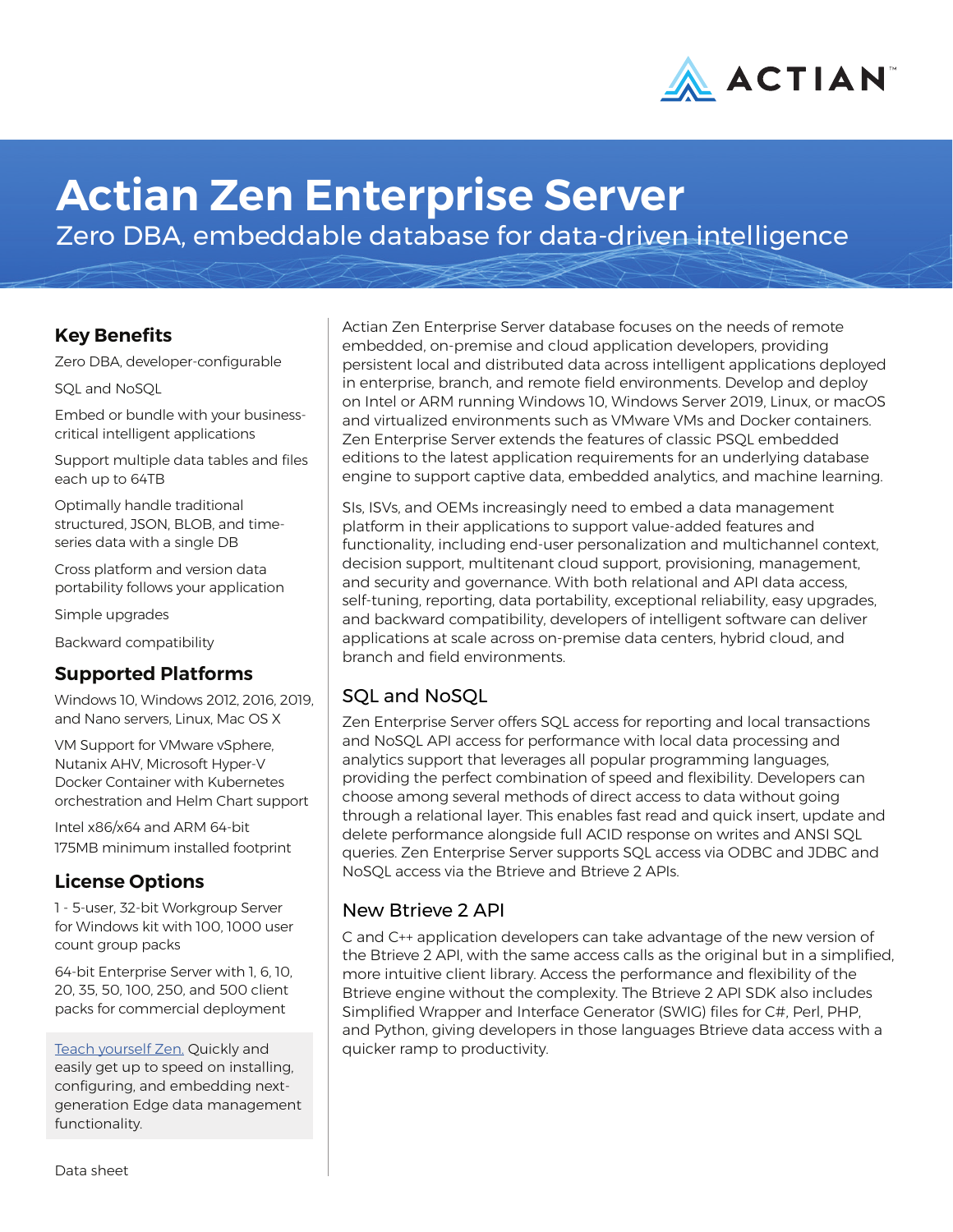## Zero Database Administration

Set it and forget it. OEMs and ISVs cannot always count on customers purchasing support and maintenance for their products and therefore need to avoid integrating components that create undue burdens and unforeseen support costs. Zen Enterprise Server database is built for non-IT environments, removing need for consultants or DBA supervision. Whether you elect to never touch your app or continually patch and redeploy it, Zen Enterprise Server won't break your application under any circumstances.



#### Actian Zen: Zero-DBA, Embedded, Nano-footprint, Multi-Model, Multi-Platform

## Data Portability

Zen Enterprise Server database supports the same data types, including structured, JSON, and BLOB, and file formats as the rest of the Actian Zen product line and prior PSQL versions, so none of the typical ETL overhead is required for accessing and moving data between Windows, Linux, macOS or Actian Zen Edge and Zen Core platforms such as Android, iOS, Windows IoT Core, and so forth. Plus, data portability and AES 256-bit data encryption extends across all supported platforms and multiple versions of Actian Zen database products. Seamless portability greatly simplifies development, deployment, and maintenance. No unsecured ETL work – just copy data and go.

## Backward Compatibility

Backward compatibility has long been a top priority for Actian Zen and earlier PSQL versions. Upgrading to the latest release is designed to be easy, with no need to migrate data, rewrite or recompile code, or even reinstall existing applications. Just keep moving smoothly from release to release with the same low-stress maintenance and possibilities for innovation by taking advantage of new functionality like time series data stamps and record count or JSON field parsing.

## Making Intelligent Applications Data-Driven

Actian Zen Enterprise Server database is ready to handle your application architecture as it evolves. It enables you to incorporate intelligence, multiplatform support, stateful distributed process, and other features that drive value for your end-users and revenue for your products and services. Some data, such as your customer's data on their customers, will reside in common data repositories and enterprise warehouses. However, data that your application needs to improve satisfaction rates, secure it, enable you to monitor and manage upgrades and determine which features and functions have bugs, what the upgrade path should be, etc. should be your IP – just as your source code is – and should be encrypted and stored in your own database.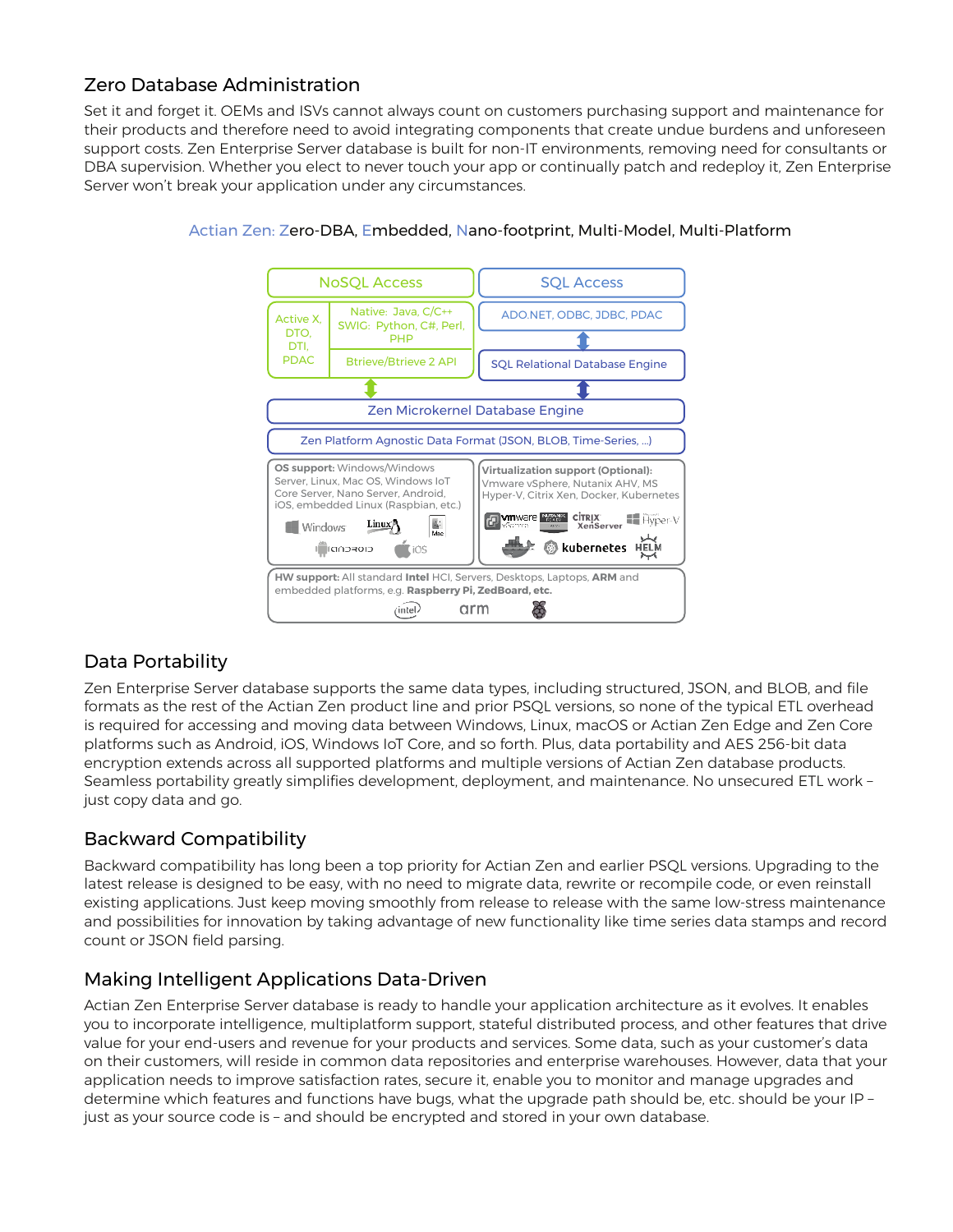#### Offer OS, Virtual Machine, or Container-based intelligent applications with a single data management platform on Intel, Arm, and Public Cloud platforms

Developers, product designers, and OEMs need to be able to support multiple environments with a single data management platform. Whether it's a traditional Windows or Linux server app or an embedded app in a smart device, the Actian Zen database family can be used in traditional Enterprise apps in the Cloud or a data center, at branch offices, in consumer-facing or hidden industrial apps – with a range of supporting resources, from SoC to field-based server. File systems or simple local SQL databases (for example, SQLite) are not powerful enough to support the range of devices or data sizes or to handle both transactional data and local analytical processing in client-server or peer-to-peer settings. Alternatively, the traditional databases or NoSQL platforms are incapable of limited configuration and focus (Document Store vs. Time-Series, for example) for a full range of embedded systems, do not embed into apps, require on-site support, and do not support OEM models. Most developers and designers create products across platforms and data management and file systems, which can slow design and coding through multiple APIs, adding ETL overhead for data conversion, maintenance, and support. The Actian Zen database family runs on servers, desktops and laptops, and embedded systems, deploys on any Intel or ARM platform, including Linux, Windows, Windows IoT Core, Android, iOS, and OS X, VMs, and Containers.



## With Acitan Zen Edge Data Management applications will be smarter, driving automation of IoT and decision support

From chronic disease management in healthcare to digital twinning in manufacturing or asset tracking and management in transportation and logistics, the breadth and depth of use cases for edge intelligence is seemingly limitless. The growth of IoT and Mobile and the coming infusion of unsupervised ML inference into edge applications is driving the need to harness and exploit the underlying data at the edge rather than simply tossing it or sending it back to the Cloud. Further, the expected deployment of 5G with Multi-Access Edge Computing frameworks that drive containerized microservice-based applications at the edge will further accelerate the need for more robust data management.